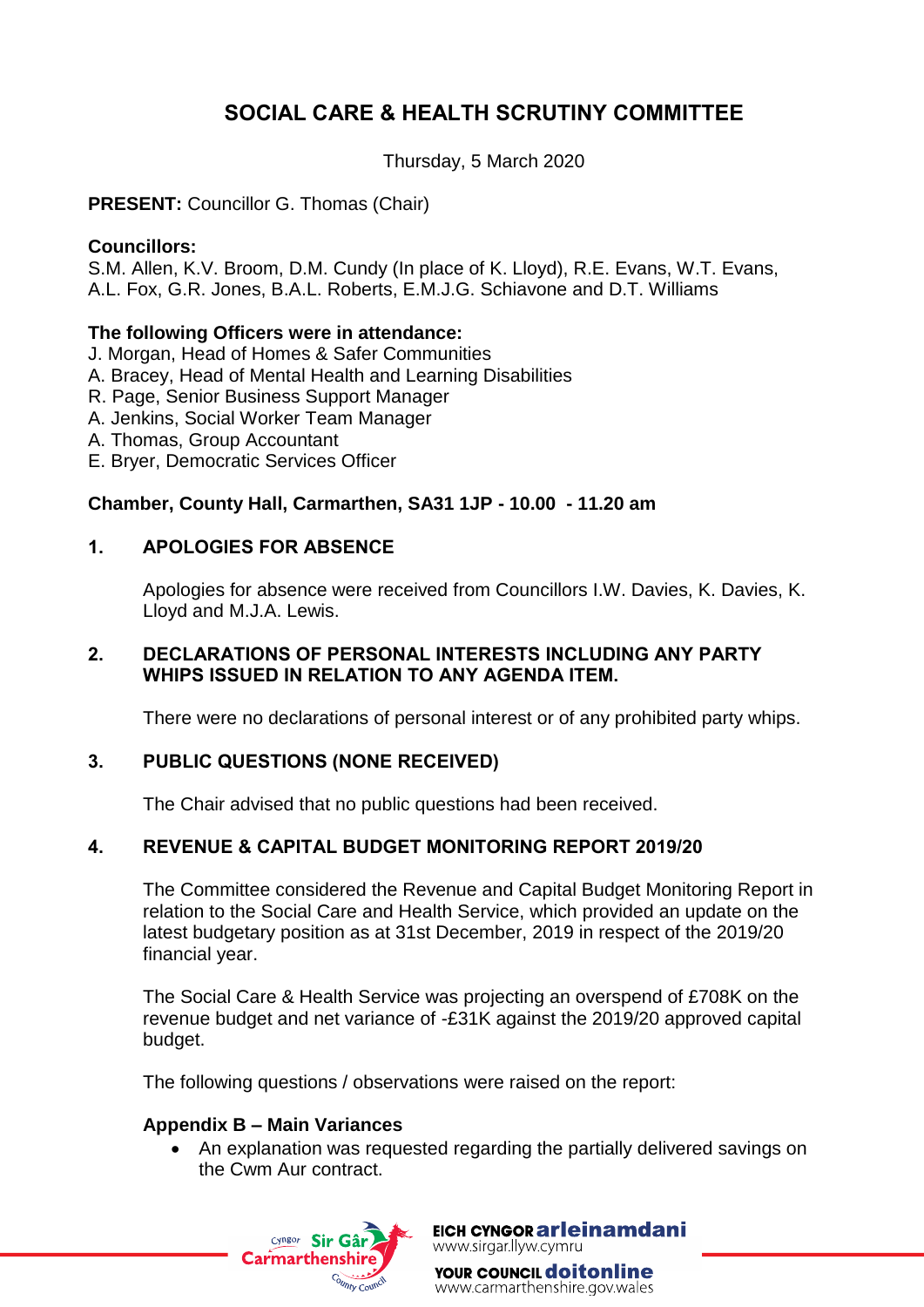The Group Accountant advised that she did not know but the relevant officer would be able to advise.

- Concern was raised regarding the vacancies within the Occupational Therapy team as the issue had been on-going for a significant time. The Committee was advised that Occupational Therapy vacancies was a National issue and also a priority for the Authority to resolve. While the issue was on-going, significant progress had been made.
- It was asked why the income on direct payments had remained level when the demand for service had increased. The Senior Business Support Manager advised that some direct payments received would be applied to the domiciliary care line. The report does try to reflect the movement between areas but this was not always possible.
- Officers were asked if service user were re-assessed following the reduction in double handed care. The Committee was advised that there was on-going evaluation of care and that the reduction in double handed care was not a cost cutting exercise. Double handed care would be re-instated should the carers advise that the users needed additional care.
- Clarification was requested on the overspend on staffing in the Coleshill Day Centre.

The Head of Mental Health and Learning Disability advised that staffing arrangements had been changed with  $3<sup>rd</sup>$  sector staff being replaced by the Authority staff which had increased cost. The most up to date equipment would reduce the need for double or treble handed care and the longerterm plan was to reduce staffing costs.

 Reference was made to the spend on agency staff at the Authority's care homes.

It was confirmed that this was a particular issue for residential care homes, however a significant amount of work had been done to improve the staffing ratio. Agency staff would only typically be used if first line services were at risk.

## **Appendix C – Detailed Variances**

 Officers were asked about the front loading principle as vast overspend would often disappear.

The Committee was advised that figures could changed quickly due to a number of reasons including, late income from Welsh Government (such as winter pressure payments) and client income. Client income being difficult to predict as based on affordability.

## **Appendix F – Savings Monitoring Report**

- An update was asked regarding the review of Shared Lives Placements. The Head of Mental Health and Learning Disabilities advised that a significant review had been undertaken as there were concerns that the service would not meet future demands. The report had been received and the recommendation were being implemented. It was suggested that the Committee be provided with a full update at a future meeting.
- Clarification was asked regarding the Domiciliary Care Service line indicating that out of the £45K proposed savings, £0 had been delivered. The Head of Homes & Safer Communities advised that they had been overly ambitious with regard to the IT system implementation. Taking over Allied during the year had slowed down the introduction of the system,



EICH CYNGOR arleinamdani www.sirgar.llyw.cymru

YOUR COUNCIL **doitonline** www.carmarthenshire.gov.wales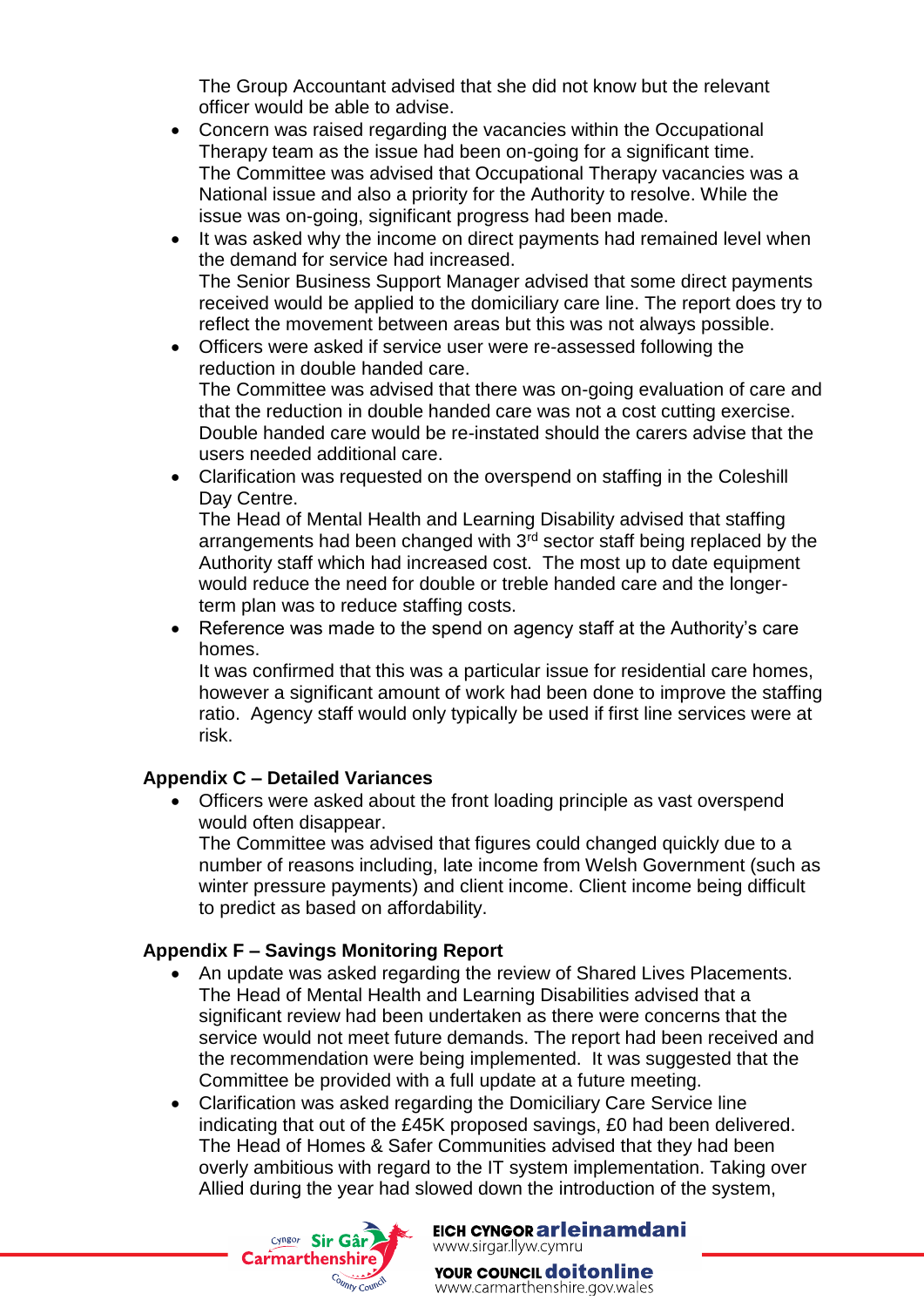however the system would be in place to over 400 users by the end of March which would result in efficiency improvements.

#### **RESOLVED that the report be received.**

## **5. TASK & FINISH GROUP 2020/21 PLANNING AND SCOPING DOCUMENT**

The Chair reminded the Committee that, following a request for suggestions from members for potential Task & Finish projects, the Committee had considered a number of suggestions and had agreed to undertake a review into Suicide Prevention in Carmarthenshire.

The Committee's discussions relating to the key aims and objectives for the Task and Finish review were captured and developed into a draft planning and scoping document, which included the aims and scope of the review, and was being presented to Committee for consideration and endorsement.

The Committee was also required to confirm which members should sit on the Task & Finish Group, which should consist of up to 7 members on a politically balanced basis.

It was noted that the first meeting of the Task & Finish Group was held on 16<sup>th</sup> January 2020 when a Chair and Vice-Chair was appointed from the membership of the Group. Officers from the Communities Department and Democratic Services Unit will support the work of the Task & Finish Group.

#### **RESOLVED**

- **5.1 that the Task and Finish Scoping Document be received;**
- **5.2 that the aims and scope of the work of the Task and Finish Group be endorsed;**
- **5.2 that the membership of the Task and Finish Group be as follows:-**
	- **Councillor Ieuan Wyn Davies [Vice Chair]**
	- **Councillor Amanda Fox**
	- **Councillor Ken Lloyd**
	- **Councillor Louvain Roberts**
	- **Councillor Emlyn Schiavone**
	- **Councillor Gwyneth Thomas [Chair]**
	- **Councillor Dorian Williams**
- **5.3 That the Scoping Document be titled "Early Intervention & Prevention of Suicide in Carmarthenshire".**

## **6. EXPLANATION FOR NON-SUBMISSION OF SCRUTINY REPORT**

The Committee received an explanation for the non-submission of the following scrutiny reports:

- Learning Disability Strategy (2018/2023) due to meeting approval cycle it was noted that the report would not be available until May.
- 5 Year Capital Programme Budget Consultation.



EICH CYNGOR arleinamdani www.sirgar.llyw.cymru

YOUR COUNCIL **doitonline** www.carmarthenshire.gov.wales